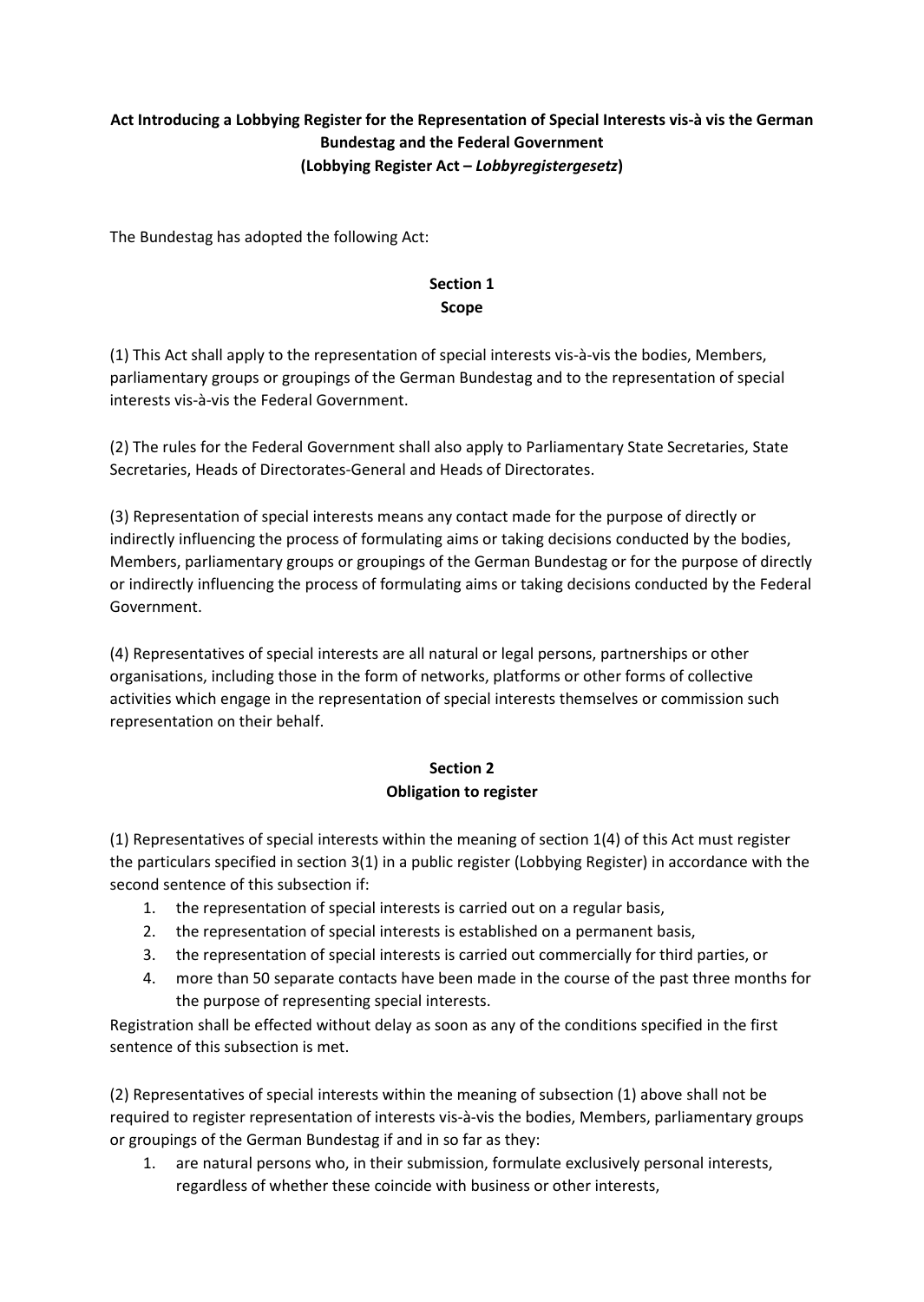- 2. are expressing concerns of an exclusively local nature, provided that no more than two constituencies are directly affected,
- 3. are submitting a petition under Article 17 of the Basic Law (*Grundgesetz*),
- 4. are participating in public committee hearings, public congresses or other public events held by the bodies, Members, parliamentary groups or groupings of the German Bundestag,
- 5. are responding to direct and individual requests from the bodies, Members, parliamentary groups or groupings of the German Bundestag for factual information, data or specialised knowledge,
- 6. are exercising a public office or mandate,
- 7. are seeking to influence working and economic conditions as associations of employers or employees (Article 9(3) of the Basic Law),
- 8. are providing legal advice for a third party or themselves, including the delivery of scientific opinions or the presentation and discussion of legal issues aimed at the general public, or are performing activities which do not target the enactment, amendment or non-adoption of a legal provision by the German Bundestag or the Federal Government,
- 9. are acting in the capacity of political parties under the Political Parties Act (*Parteiengesetz*),
- 10. are acting in the capacity of establishments for socio-political and democratic education (political foundations), in so far as the relevant budgetary legislator allocates block grants for the performance of their statutory tasks,
- 11. are acting in the capacity of intermediary organisations in the field of foreign cultural and education policy, in so far as they receive institutional funding from the federal budget,
- 12. are acting in the capacity of a church or other community based on a religious or philosophical creed,
- 13. are engaged in a protected activity within the meaning of the second sentence of Article 5(1) of the Basic Law,
- 14. are acting in the capacity of a federal or *Land* association of local authorities,
- 15. are acting in the capacity of a national minority recognised in Germany, of a group of Low German speakers, of the German minority in Denmark or of an organisation or establishment of the aforementioned groups, or
- 16. possess no permanent representation in Germany but campaign for human rights, democracy, the rule of law, humanitarian causes or sustainability issues and focus their work primarily on other countries or regions of the world.

(3) Representatives of special interests need not register their representation of those interests vis-àvis the Federal Government if and in so far as they:

- 1. are making a request under a statutory right of access to information,
- 2. are making a citizen's enquiry (*Bürgeranfrage*),
- 3. are participating in visit programmes or attending lectures, conferences or other public events held by the Federal Government,
- 4. are acting on behalf of specialised advisory boards or other bodies of experts established by the Federal Government,
- 5. are engaged in diplomatic or consular activities,
- 6. are responding to direct and individual requests from the Federal Government for factual information, data or specialised knowledge, or
- 7. are engaged in any of the activities specified above in subsection (2), point 1 or points 6 to 16.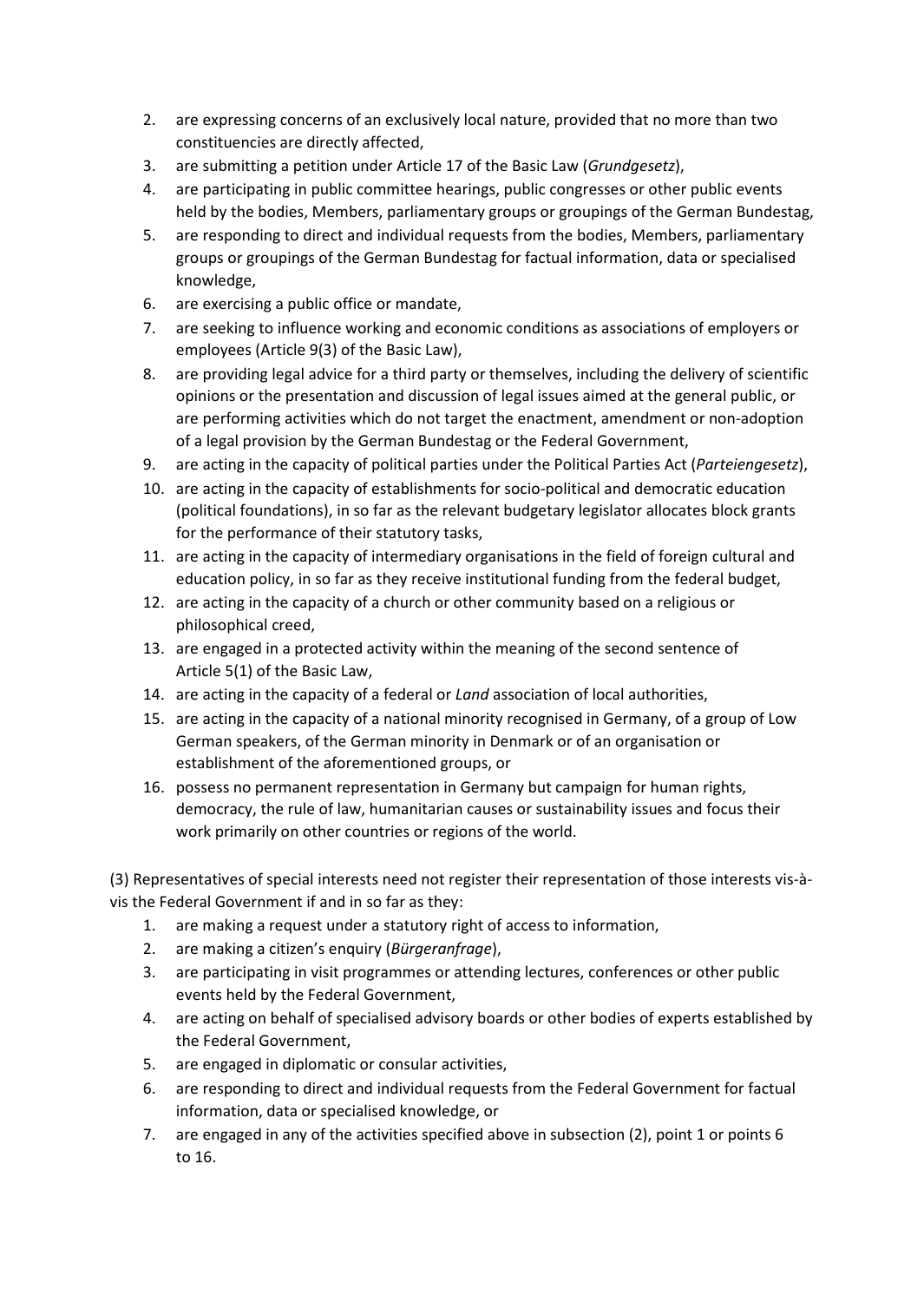(4) The obligation to register shall also be inapplicable to anyone acting on behalf of the representatives of special interests referred to in subsection (2), point 7, 11, 12, 15 or 16, above in the context of their activities specified therein.

(5) Representatives of special interests who are exempt from the obligation to register may register voluntarily. In the case of voluntary registration under the first sentence of this subsection, the representatives of special interests must enter the particulars specified in section 3(1) of this Act in the Lobbying Register.

# **Section 3 Content of the register**

(1) Representatives of special interests shall provide the following information in the Lobbying Register:

- 1. if they are natural persons:
	- (a) surname, surname at birth, forenames, academic degree (optional),
	- (b) date and place of birth,
	- (c) address,
	- (d) electronic contact details,
- 2. if they are legal persons, partnerships or other organisations:
	- (a) company name, name or designation of the organisation, its website, e-mail address and postal address,
	- (b) legal form or type of organisation,
	- (c) surname, forenames, academic degree (optional) and electronic contact details of all statutory or other authorised representatives,
	- (d) surname, surname at birth, forenames and academic degree (optional) of each member of staff engaging directly in the representation of special interests other than those covered by point (c) above,
	- (e) number of members and memberships,
- 3. area of interests and objectives and description of activity,
- 4. particulars of the identity of clients whose interests the registrant represents; points 1 and 2(a) to (c) shall apply, *mutatis mutandis*,
- 5. the number of employees, in class intervals of ten, involved in the representation of interests,
- 6. particulars of annual financial expenditure, in class intervals of EUR 10,000,
- 7. the following particulars of individual allowances and grants from the public purse and on individual gifts from third parties in class intervals of EUR 10,000 where a particular donor has gifted more than EUR 20,000 in a calendar year in a single donation or as a cumulative total:
	- (a) name, company name or designation of the donor,
	- (b) place of residence or registered office of the donor,
	- (c) a brief description of the contribution,
- 8. annual accounts or management reports from legal persons not subject to disclosure obligations under commercial law.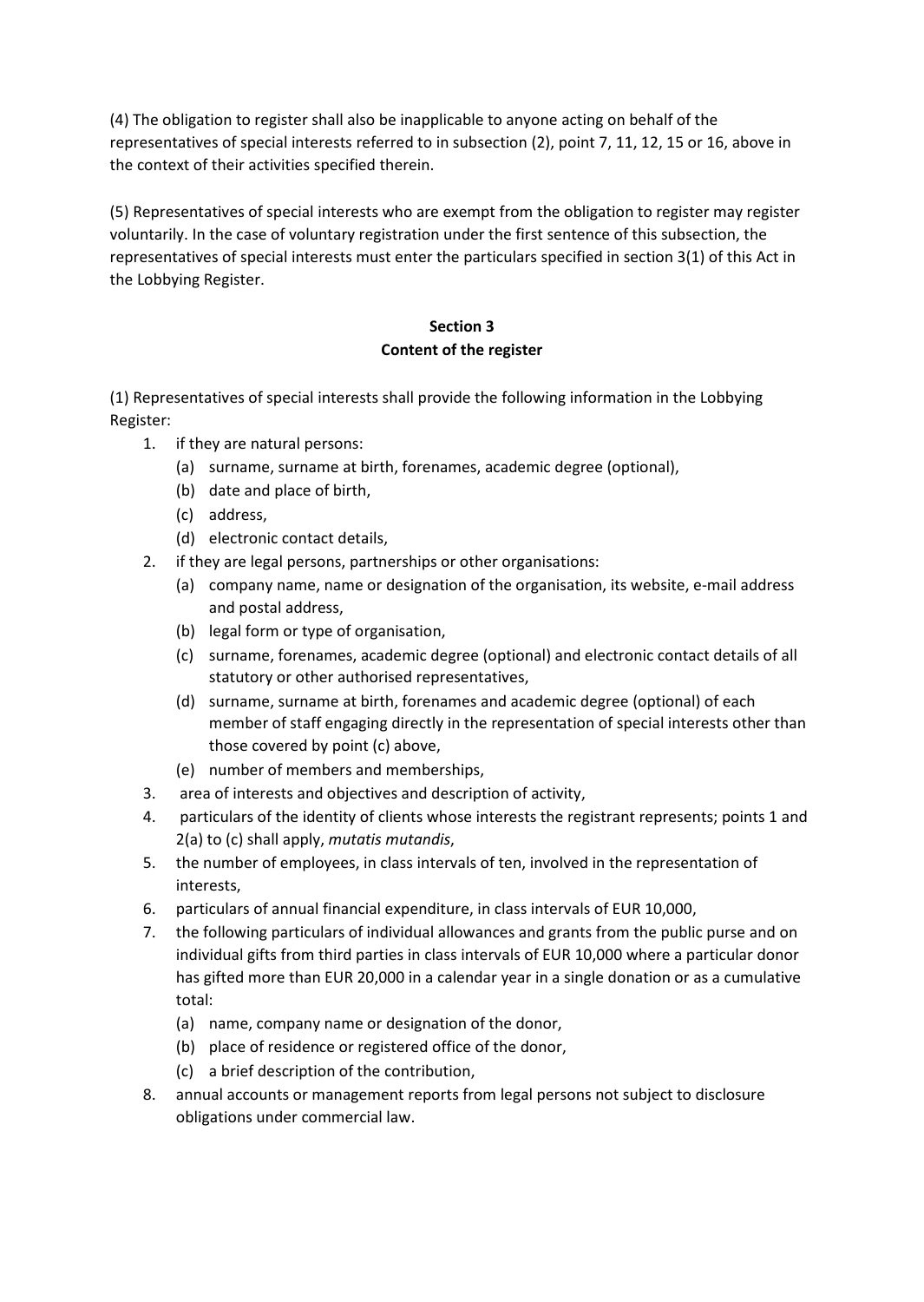(2) The particulars specified in subsection (1), points 6 to 8, above may be withheld. The withholding shall be noted in the Lobbying Register. In addition, the representatives of special interests withholding these particulars shall be identified in a separate public list in the Lobbying Register.

(3) Representatives of special interests shall update the particulars specified in subsection (1) above at least once a year. Changes in the particulars specified in subsection (1), point 1(a), (c) and (d) and point 2(a) to (d) shall be entered no later than the end of the quarter following the occurrence of the change. Changes to the particulars specified in subsection (1), point 4, shall be entered without delay. If the particulars specified in subsection (1), points 6 to 8, are not withheld, they shall be updated no later than six months after the end of the financial year to which they relate. This shall also apply to the particulars specified in subsection 1, point 2(e).

(4) In the Lobby Register a list of former representatives of special interests shall be maintained, showing the most recently updated particulars, and duly published. The representatives of special interests entered in this list shall be those who have notified the German Bundestag that they are no longer engaged in the representation of special interests or whose entry has been transferred to this list pursuant to the third sentence of section 4(4) of this Act. Entries shall be removed from this list after 18 months have elapsed, and the data shall be stored by the registry for a further 18 months.

## **Section 4 Establishment and maintenance of the Register**

(1) The Lobbying Register shall be established and maintained in electronic form by the German Bundestag. The German Bundestag and the Federal Government shall conclude an administrative agreement laying down details of the maintenance of the Lobbying Register.

(2) Representatives of special interests shall register electronically by using the internet access provided by the German Bundestag. The entries shall be published in machine-readable form and with a search function, excepting, in the case of natural persons, the particulars referred to in section 3(1), point 1(b) to (d) and point 7(b) of this Act as well as the surname at birth and additional forenames.

(3) The date of entry in the Lobbying Register and the date of the last update shall be automatically displayed.

(4) If the particulars specified in section 3(1) of this Act are not updated for more than a year, the registrants concerned shall be requested, by means of an electronic notification, to update their entry. If they do not effect this update within three weeks, the entry shall be annotated as "not updated" ("*nicht aktualisiert*"). If registrants do not update their entries within six months following the notification pursuant to the first sentence of this subsection, they shall be notified electronically that their entry will be transferred in one month's time from the active Lobbying Register to the list referred to in section 3(4).

(5) Over and above the limitation set out in the second sentence of subsection (2) above, the registry shall, upon request, fully or partially restrict the publication of the registered particulars (section 3(1) of this Act) if the representative of a special interest demonstrates to it that, in view of all the circumstances of the individual case, publication conflicts with overriding legitimate interests of the representative of the special interest or of the registrants referred to in section 3(1), point 2 or 4.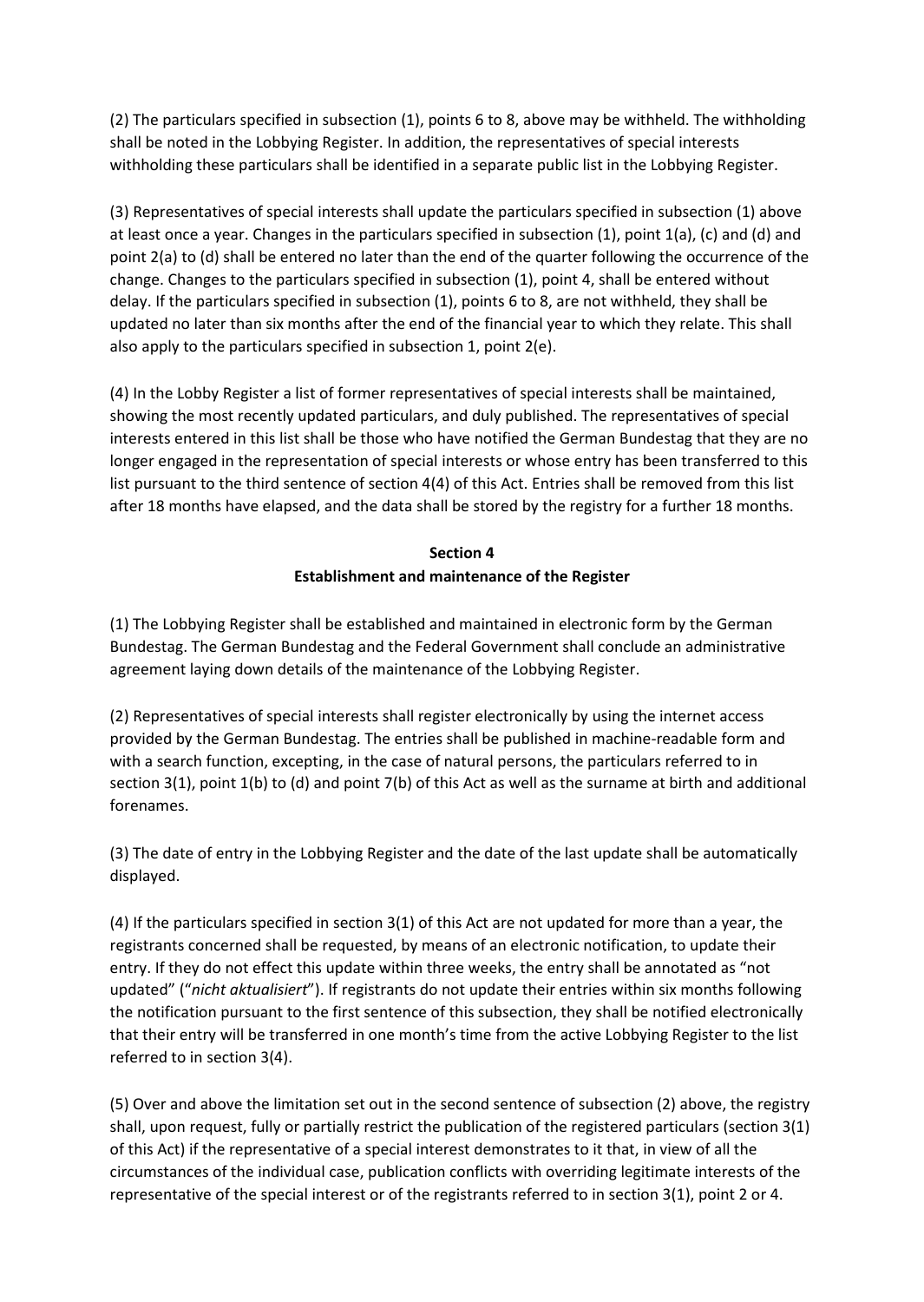Legitimate interests obtain if facts warrant the assumption that publication would expose persons referred to in the first sentence of this subsection to the danger of falling victim to a crime or an offence under section 124, 223, 224, 240 or 241 of the German Criminal Code (*Strafgesetzbuch*).

(6) In the maintenance of the Register, appropriate technical and organisational measures shall be taken to ensure that the confidentiality of non-public particulars is preserved. This shall be without prejudice to the use of such particulars in so far as this is required for the proper maintenance of the Register and for procedures under section 7 of this Act. In response to individual enquiries from Members of the German Bundestag and federal ministers, information may be disclosed as to whether an entry exists. Otherwise there shall be no entitlements on the basis of other legal provisions to access information from the non-public content of the Register and other associated information.

## **Section 5 Integrity in the representation of special interests**

(1) The representation of special interests within the meaning of this Act must be carried out on the sole basis of openness, transparency, honesty and integrity.

(2) The German Bundestag and the Federal Government shall, with the participation of civil society, establish a code of conduct containing rules for the representation of special interests on the basis of the principles specified in subsection (1) above.

(3) By enrolling in the Lobbying Register, representatives of special interests shall accept this code of conduct. It shall be possible to specify further codes of conduct as an additional basis for the representation of special interests.

(4) The representation of special interests must be carried out transparently in every contact with the bodies, Members, parliamentary groups or groupings of the German Bundestag or with the Federal Government. Representatives of special interests must:

- 1. disclose their identity and their interest and, where appropriate, the identity and interest of their client,
- 2. provide accurate particulars about themselves and their mandate to represent special interests.

(5) Registered representatives of special interests shall refer to their registration on their initial contact with the respective bodies, Members, parliamentary groups or groupings of the German Bundestag or with the respective members of the Federal Government and shall name the codes of conduct on the basis of which the representation of interests is being pursued. If individual particulars have been withheld under section 3(1), points 6 to 8, of this Act, this shall also be indicated.

(6) Agreements whereby remuneration or the amount thereof is made dependent on the success of the representation of special interests (contingent fees) shall be inadmissible.

(7) Representatives of special interests shall ensure that all information which is provided at the time of registration and thereafter in connection with activities falling within the scope of the Register is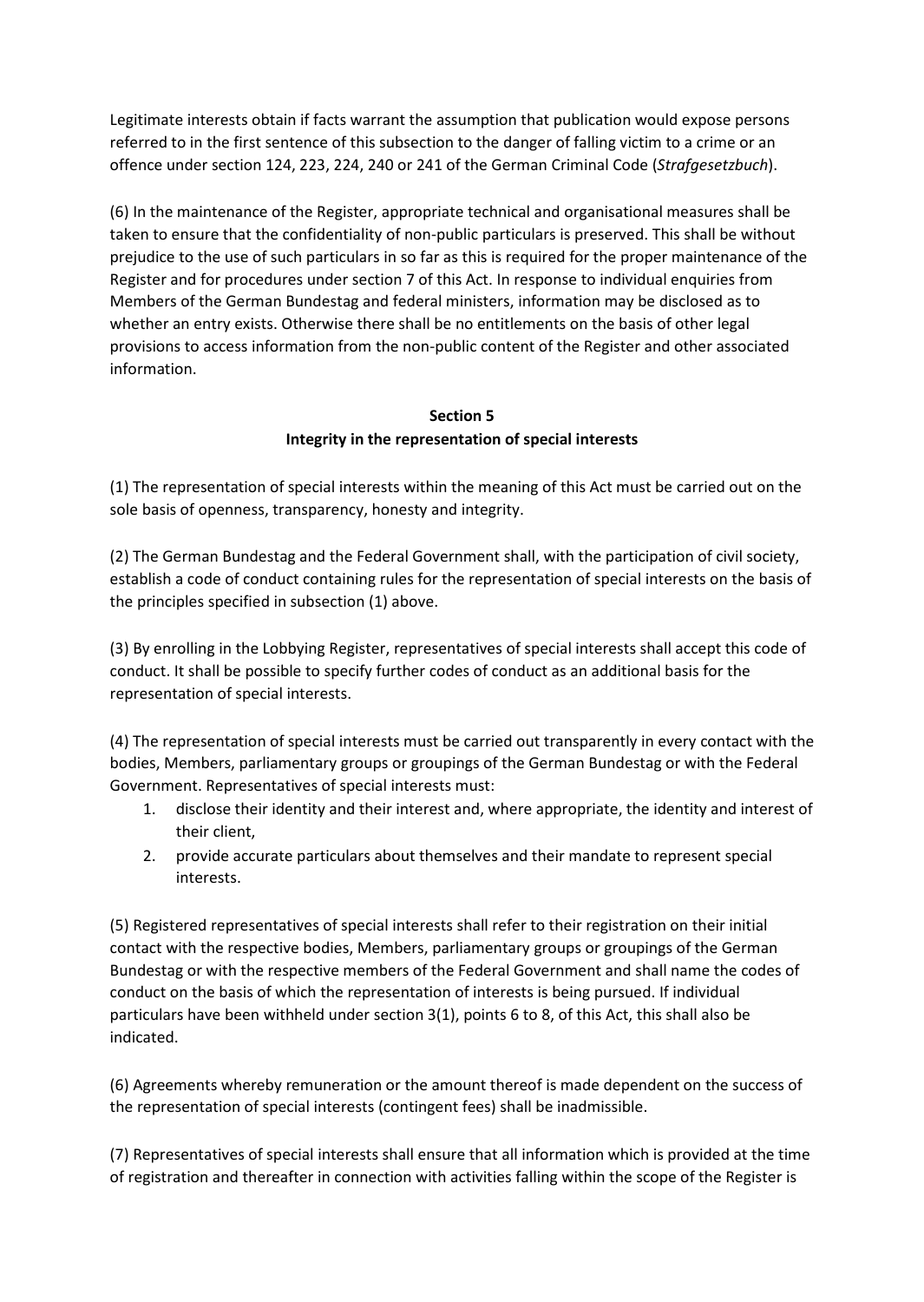correct, complete and up to date and is not misleading and that any necessary additional information and updates requested by the registry are provided without delay.

(8) If the registry, after conducting an appropriate audit procedure, finds that a representative of special interests has significantly infringed the code of conduct referred to in subsection (2) above, this finding shall be published in the Register. This reference in the Register shall be deleted after 24 months have elapsed since the publication of the infringement.

(9) Registrants may publicly use the designation "registered representative of special interests" ("*registrierte Interessenvertreterin*" or "*registrierter Interessenvertreter*") if their particulars have been registered under section 3(1) of this Act, no particulars have been withheld, the Register entry does not bear the annotation "*nicht aktualisiert*", and no reference to an infringement within the meaning of section 5(8) has been published in the Register.

#### **Section 6**

#### **Access to the buildings of the German Bundestag and participation in public hearings**

(1) The German Bundestag may reserve the right not to issue access permits to representatives of special interests unless their particulars have been duly registered in accordance with section 3(1) of this Act and the Register entry does not bear the annotation "*nicht aktualisiert*" or indicate a finding of infringement within the meaning of section 5(8). Being issued with an access permit is not a right. Access shall be regulated by the President of the German Bundestag.

(2) Registered representatives of special interests should participate as providers of information in public hearings of German Bundestag committees only if the particulars specified in section 3(1), points 6 to 8, of this Act have not been withheld and the Register entry does not bear the annotation "*nicht aktualisiert*" or indicate a finding of infringement within the meaning of section 5(8).

(3) Involvement of registered representatives of special interests under section 47 of the Joint Rules of Procedure of the Federal Ministries (*Gemeinsame Geschäftsordnung der Bundesministerien*) should not be permitted if the particulars specified in section 3(1), points 6 to 8, of this Act have been withheld or the Register entry bears the annotation "*nicht aktualisiert*" or indicates a finding of infringement within the meaning of section 5(8).

#### **Section 7 Fines**

(1) It is a regulatory offence:

- 1. not to enter a particular or not to enter it correctly, completely or in good time in breach of the first sentence of section 2(1) of this Act,
- 2. not to enter a particular correctly or completely in breach of the second sentence of section 2(5), or
- 3. not to update a particular or not to update it correctly, completely or in good time in breach of the first sentence of section 3(3) of this Act or in breach of that provision read in conjunction with the second to fifth sentences of the same subsection.

(2) It is a regulatory offence to commit any of the acts described in subsection (1) above as a result of negligence.